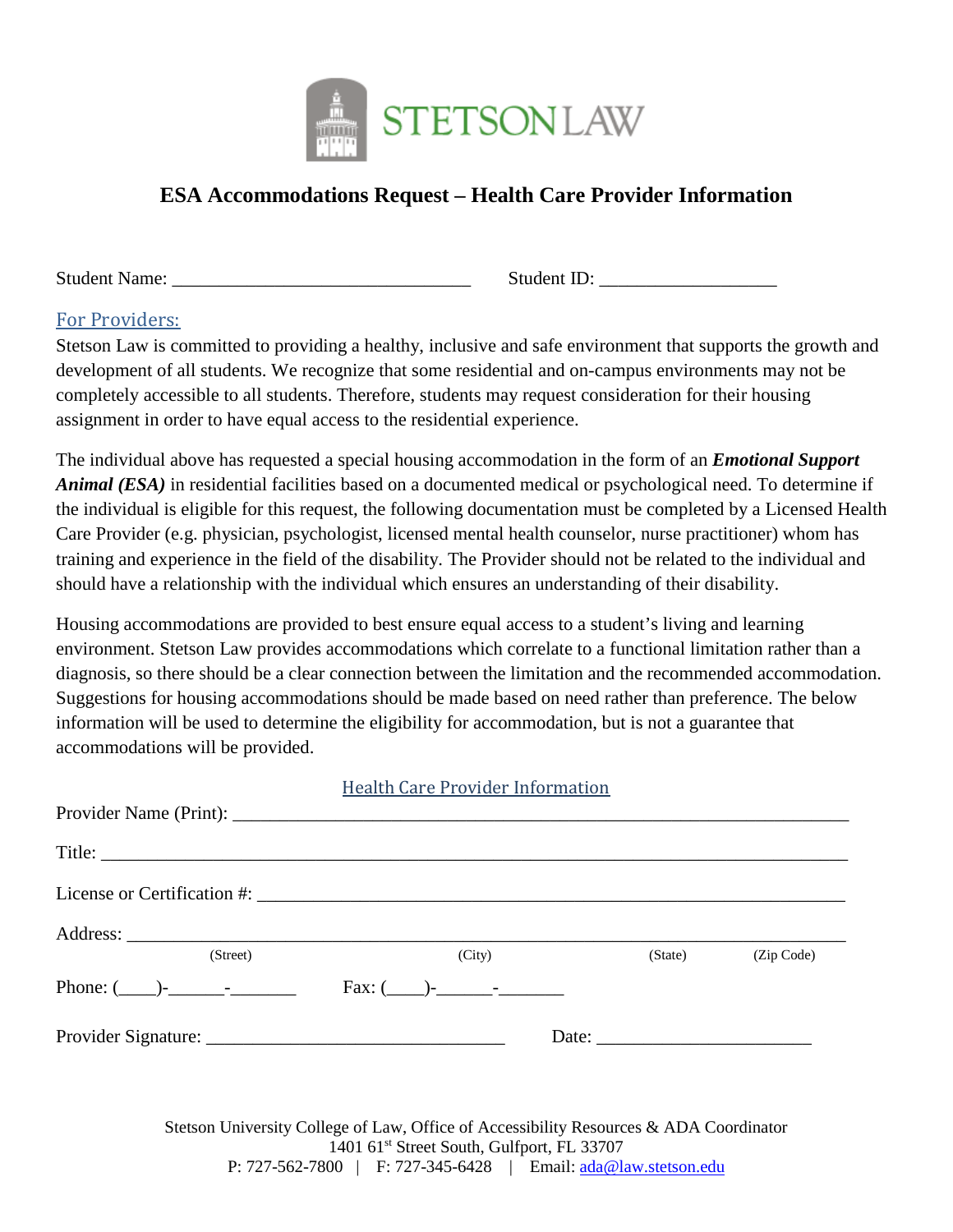## **This section is to be completed by a Licensed Health Care Provider.**

1. Provide diagnosis and symptomology in detail:

|                                                                                  | Mild<br>Moderate<br>Severe<br>Level of Severity (circle one):                                                                                                                                                                               |  |
|----------------------------------------------------------------------------------|---------------------------------------------------------------------------------------------------------------------------------------------------------------------------------------------------------------------------------------------|--|
|                                                                                  | Date of last contact: $\frac{\sqrt{2}}{2}$<br>Date of initial diagnosis: $\frac{1}{\sqrt{1-\frac{1}{2}}}$                                                                                                                                   |  |
|                                                                                  |                                                                                                                                                                                                                                             |  |
| What is the expected duration, stability, or progression of the condition?<br>2. |                                                                                                                                                                                                                                             |  |
|                                                                                  |                                                                                                                                                                                                                                             |  |
|                                                                                  |                                                                                                                                                                                                                                             |  |
|                                                                                  |                                                                                                                                                                                                                                             |  |
|                                                                                  | Please list the functional impact(s) of the individual due to the above diagnosis and the frequency that they<br>experience the impact(s). In addition, please provide rationale for how an $\overline{ESA}$ will reduce those limitations: |  |

| Functional | Frequency    | Rationale |
|------------|--------------|-----------|
| Impact     | (Circle one) |           |
|            | Rarely       |           |
|            | Occasionally |           |
|            | Frequently   |           |
|            | Rarely       |           |
|            | Occasionally |           |
|            | Frequently   |           |
|            | Rarely       |           |
|            | Occasionally |           |
|            | Frequently   |           |
|            | Rarely       |           |
|            | Occasionally |           |
|            | Frequently   |           |

Stetson University College of Law, Office of Accessibility Resources & ADA Coordinator 1401 61<sup>st</sup> Street South, Gulfport, FL 33707 P: 727-562-7800 | F: 727-345-6428 | Email: [ada@law.stetson.edu](mailto:ada@law.stetson.edu)